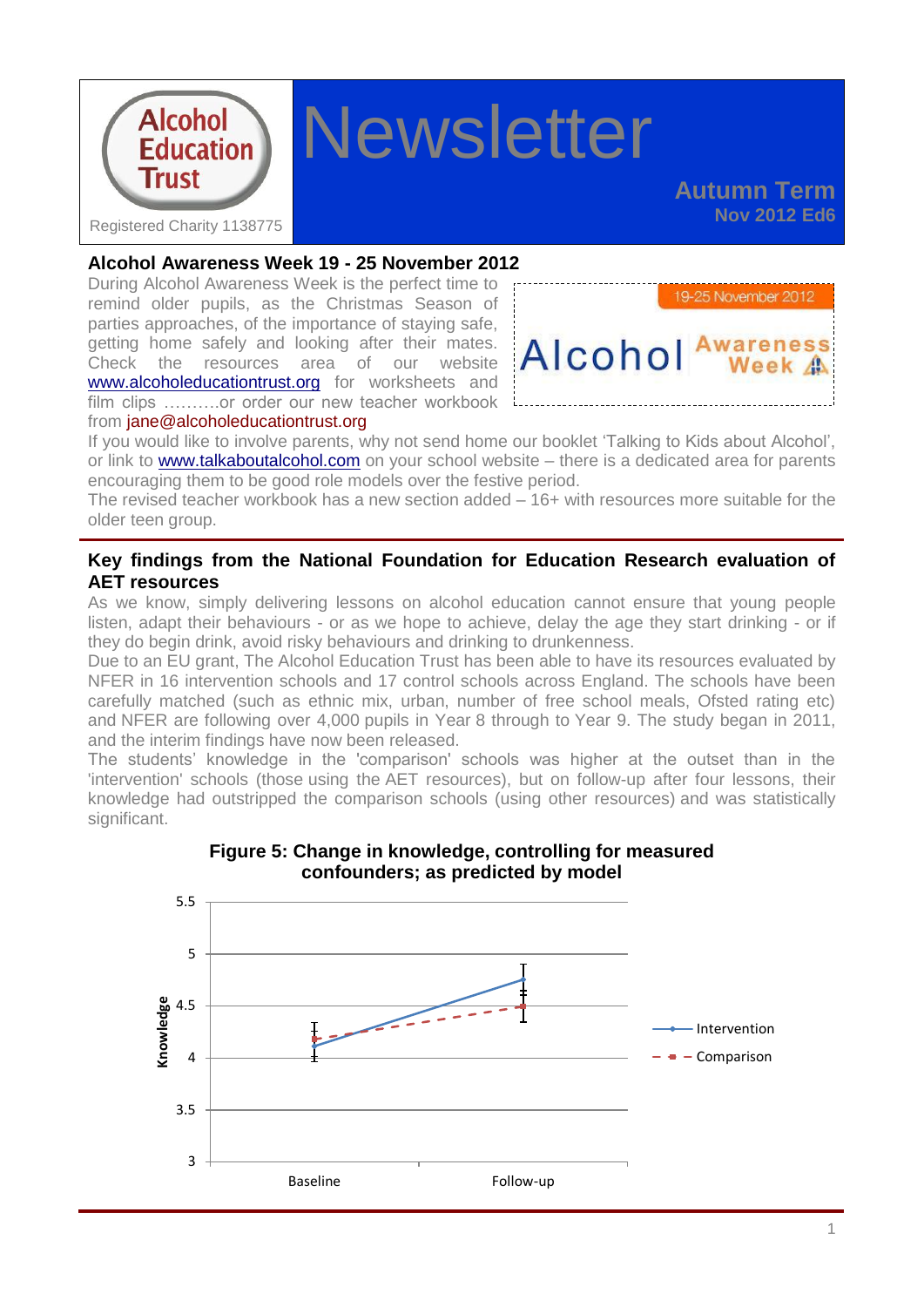In both sets of schools some pupils had had a whole alcoholic drink for the first time during the follow up period - but 5% less pupils had done so in the intervention schools.

Finally, when asked where/from whom they had ever received helpful information on alcohol, after parents PSHE lessons and teachers rated most highly in both groups of schools but at follow-up, there was an increase from 70% to 85% of intervention pupils saying PSHE. They also continued to look to their parents more than the comparison schools.

The pupils will be followed up again at the end of year 9 (July 2013) with a final evaluation report due in September 2013.

Read the key findings here: [AET Evaluation](http://alcoholeducationtrust.org/Pages/peer.html)



#### **New version of the Teacher Workbook now available**

The re-edited version of our highly successful teacher workbook has been reprinted and is now ready for distribution – free of charge – to all schools/colleges and youth supporting organisations.

We have updated facts and figures with recent statistics and made some of the editorial notes clearer, plus moved advice and resources more applicable for 16yrs+ into its own section.

To order your new copy, plus further booklets if required, just email [jane@alcoholeducationtrust.org](mailto:jane@alcoholeducationtrust.org)

## **AET's interim evaluation submitted by The Department for Education to CAYT for analysis**

The Department for Education submitted the AET evaluation INTERIM findings to the Centre for Youth Transitions (CAYT) team for analysis.

The evaluation model has been awarded 5 out of 6 and the resources are already gaining an impact score of 1 out of a potential of 3, half way through the delivery of the lessons (just 4 lessons at this stage out of a potential of 20 that can be delivered). Hence the Trust's materials, so carefully put together, peer reviewed and piloted seem to be making a difference with no costs to schools to implement.

Read the CAYT summary here: [AET CAYT evaluation](http://alcoholeducationtrust.org/resources/CAYT%20evaluation.pdf)

#### **Big Give Christmas Challenge**

AET has reached its pledge target of £1500 and have match funding from a Charity Champion. We are all set to take on the Big Give Christmas Challenge when it opens on 6 December at 10.00am **will you help us?**

We need to raise £3000 in order for the funds to be matched by the pledges and Charity Champion Funding

theBigGive.org.uk

helping your donations go further

Please support us to continue to be able to provide free resources to secondary schools across the country.

**Donate online on 6th, 7th or 8th December from 10.00am to guarantee your donation is matched at <http://new.thebiggive.org.uk/project/17334>** The Challenge closes on the 19<sup>th</sup> December 2012

## **Parliamentary support for PSHE Education**



The Alcohol Education Trust and the PSHE Association are encouraged by recent support for PSHE education in both the House of Commons and House of Lords. Diana Johnson MP tabled a Ten Minute Rule Bill relating to drugs, alcohol and relationships, and highlighted schools' vital part in producing "confident, well informed young people" adding that "pupils deserve access to good quality PSHE". Access the PSHE Associations news bulletin here [PSHE Association news](http://www.pshe-association.org.uk/news_detail.aspx?ID=1315)